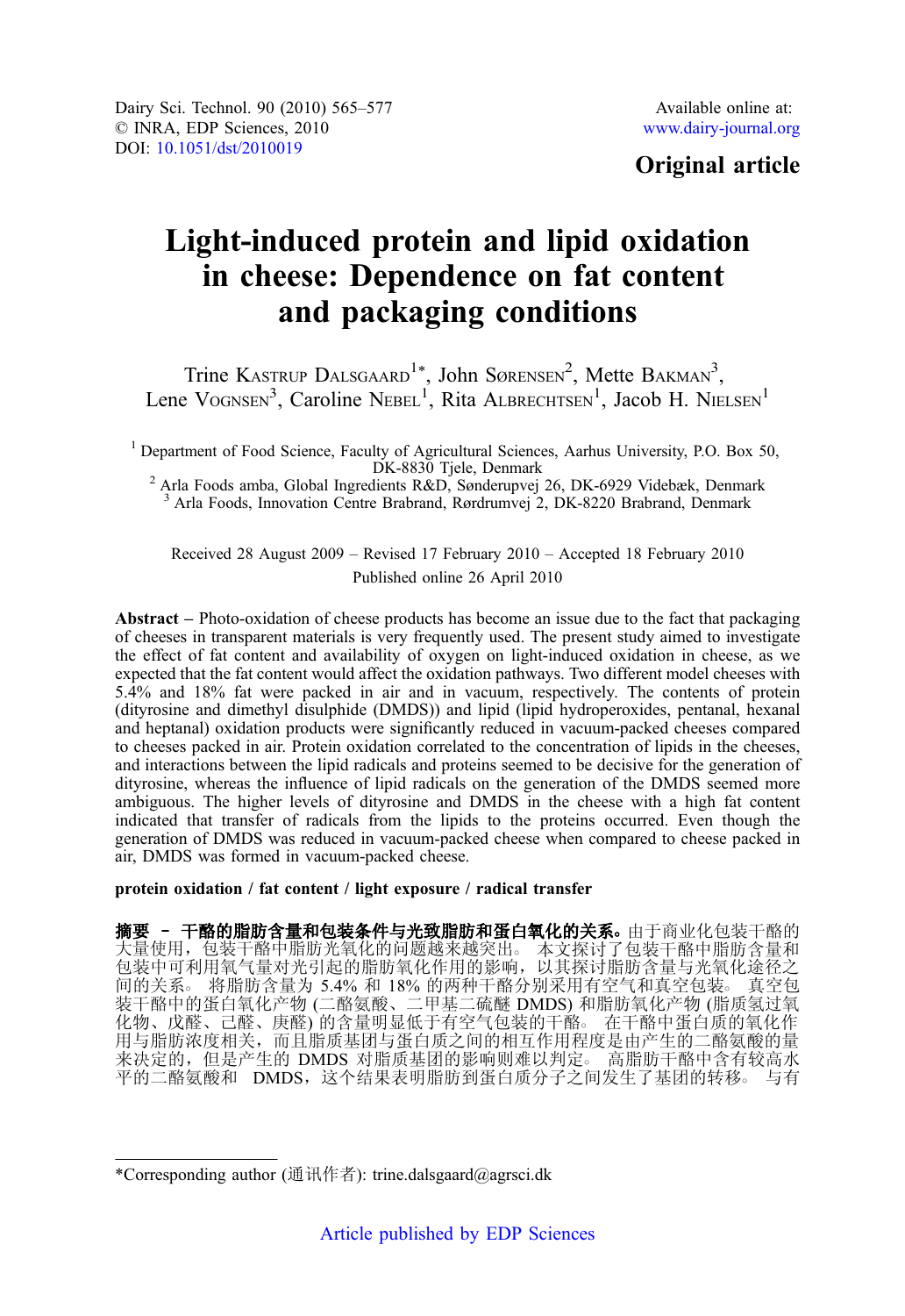空气的包装相比,尽管真空包装干酪中 DMDS 的量显著地减少,但是在真空包装的干酪 中还是能够检测出 DMDS。

# 蛋白氧化 / 脂肪含量 / 曝光量 / 基团转移

Résumé – Oxydation des protéines et des lipides dans les fromages induite par la lumière : incidence de la teneur en matière grasse et des conditions d'emballage. La photo-oxydation des fromages est devenue un sujet d'intérêt en raison de l'utilisation accrue de matériaux transparents pour le conditionnement les fromages. La présente étude avait pour but d'évaluer l'effet de la teneur en matière grasse et de la disponibilité en oxygène sur l'oxydation photo-induite dans les fromages, car il était attendu que la teneur en matière grasse devait affecter les réactions d'oxydation. Deux modèles de fromage différents, contenant respectivement 5,4 % et 18 % de matière grasse, ont été conditionnés en présence d'air ou sous vide. Les teneurs en produits d'oxydation des protéines (dityrosine, diméthyl disulfide (DMDS)) et des lipides (hydroperoxydes, pentanal, hexanal, heptanal) étaient significativement réduites dans les fromages conditionnés sous vide, en comparaison avec ceux conditionnés sous air. L'oxydation des protéines était corrélée à la concentration en lipides des fromages, et les interactions entre les radicaux lipidiques et les protéines semblaient être déterminantes pour la génération de dityrosine, alors que l'influence des radicaux lipidiques sur la génération du DMDS semblait moins évidente. Les niveaux plus élevés de dityrosine et de DMDS dans le fromage contenant une teneur élevée en matière grasse montraient qu'un transfert de radicaux avait lieu des lipides vers les protéines. Même si la génération de DMDS était réduite dans le fromage conditionné sous vide en comparaison au fromage conditionné sous air, le DMDS se formait dans le fromage conditionné sous vide.

#### oxydation des protéines / teneur en matière grasse / exposition à la lumière / transfert de radicaux

# 1. INTRODUCTION

Photo-oxidation of cheese products has become an issue due to the fact that packaging of dairy products in transparent materials is very frequently used. In general, lipid oxidation has been the main focus due to its high impact on flavour/off-flavour formation in all dairy products. However, the increasing production and sale of low fat dairy products, including low fat cheeses, makes the oxidation of amino acids and proteins of interest due to its higher impact on offflavour formation in products with limited fat content. Sulphur compounds have been suggested to be of major importance when speaking of protein oxidation in dairy products, and the oxidation of methionine to methional has been proposed to be the major sulphur oxidation product giving rise to off-flavour in skimmed milk [\[1\]](#page-11-0). However, more advanced methods have shown that dimethyl disulphide (DMDS) was the major protein oxidation product in milk [\[19](#page-11-0)]. DMDS was reported to be mainly responsible for the off-flavour formation in low fat dairy products such as skimmed milk [\[15](#page-11-0)], and DMDS has also been detected in low fat cheese [\[2\]](#page-11-0).

Storage conditions affect the oxidative stability of cheese, and both modified atmo-sphere [[24](#page-11-0)] and light exposure [\[2](#page-11-0), [23](#page-11-0), 24] have an impact on the formation of oxidation products. Illumination with white light gave rise to riboflavin-mediated photooxidation [\[2](#page-11-0)], while porphyrins and chlorins played a more important role when exposed to red, orange and yellow light [\[34\]](#page-12-0). In the violet, blue and green region riboflavin, porphyrins and chlorins may play a role [\[32](#page-12-0)]. Riboflavin-mediated photooxidation is believed to take place through two different mechanisms. The type I mechanism in which triplet-excited riboflavin reacts directly with the substrate by abstraction of an electron or a hydrogen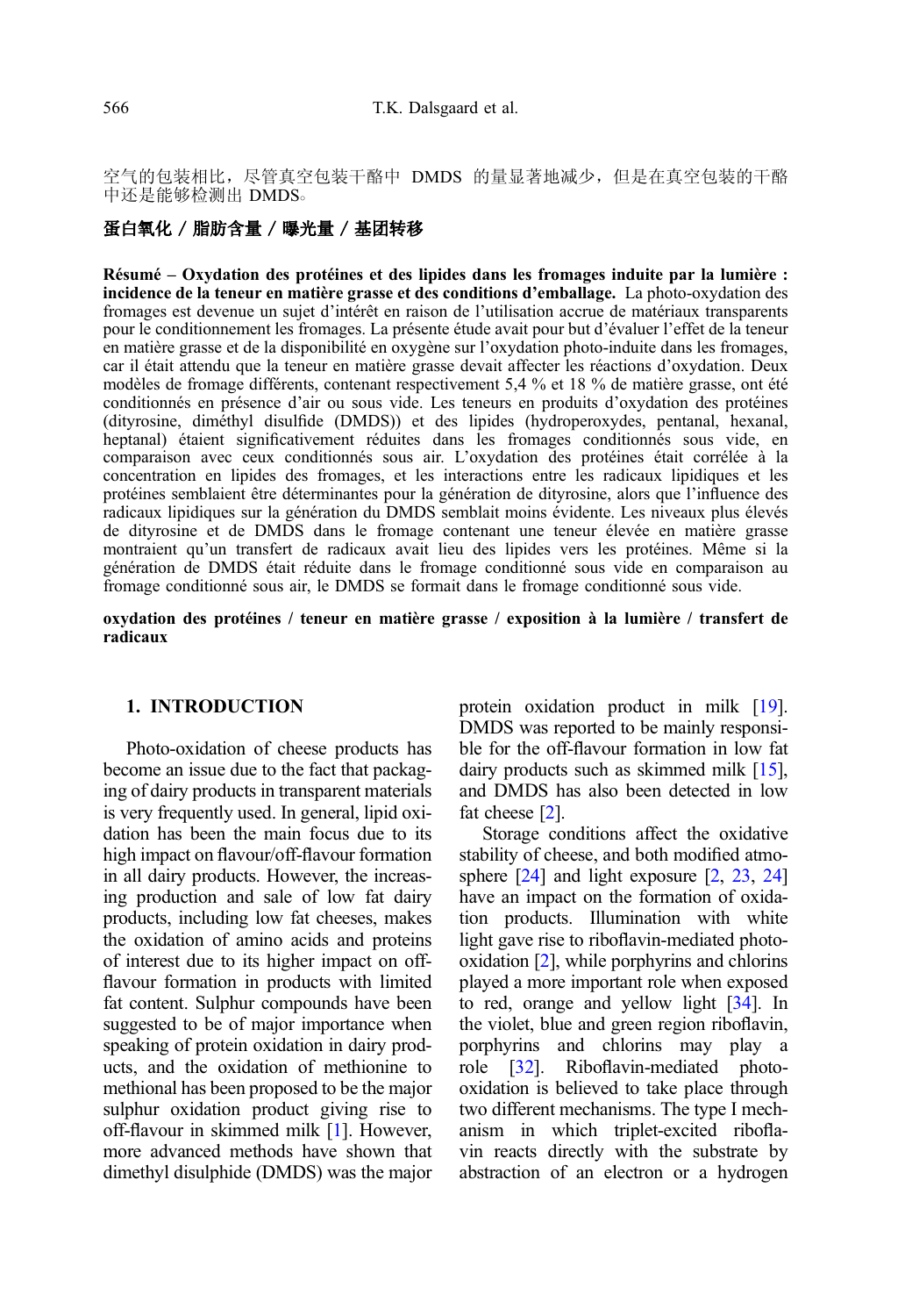from the substrate to generate radicals, or the type II mechanism in which triplet-excited riboflavin reacts with atmospheric oxygen forming the reactive singlet oxygen. The photo-sensitiser riboflavin tends to favour the type I mechanism without any influence of singlet oxygen in aqueous solution [\[4](#page-11-0)], but the ratio of the two different mechanisms by which riboflavin acts is still unclear in different dairy products.

Even though much effort has been put into measuring the generation of protein oxidation products such as dityrosine [[5](#page-11-0), [28\]](#page-12-0) and protein carbonyls [\[5,](#page-11-0) [17\]](#page-11-0) in model systems, only few studies concern light-induced protein oxidation in dairy products, and in the cheese system only a single study has shown the presence of dityrosines [\[3\]](#page-11-0). The complexity of the cheese matrix may be the reason for the little attention given to this subject as problems with off-flavour formation due to protein oxidation have been agreed on for years [\[7](#page-11-0), [19](#page-11-0)].

In the present study we investigated lipid and protein oxidation in cheese with high and low fat content packaged with different contents of oxygen. The hypothesis was that high fat content would increase the accumulation of lipid oxidation products during light exposure while low fat content might favour the oxidation of proteins. Reducing the availability of oxygen was expected to reduce the overall generation of both lipid and protein oxidation products.

# 2. MATERIALS AND METHODS

### 2.1. Materials

Two cheeses available on the market with different fat content. Cheasy 6%  $(6\%$  fat) and Samsø  $(26\%$  fat), were used. Both types of cheese were produced from bovine milk by ARLA Foods amba (Hjørring and Taulov Dairies, Denmark). Neutrase was purchased from Novozymes A/S (Kalundborg, Denmark) and Natamycin (Natamax) from Danisco A/S (Grindsted, Denmark). Ascorbic acid (99.7%), α-, δand γ-tocopherol (all  $> 96\%$ ), riboflavin (> 98%), ethylenediaminetetraacetic acid (99%), citric acid monohydrate, iron-(III) chloride hexahydrate (97%), hexanal (98%), 1-hexanol (99.5%) and heptanal (> 92%) were obtained from Sigma Aldrich Chemie GmbH (Steinheim, Germany). Reagents such as  $H_2SO_4$  (95–97%), HCl (37%), NaCl (99%), trichloroacetic acid (TCA) (99%), BaCl<sub>2</sub> (99%), iron-<br>(II)-sulphate (99.5%), NaH<sub>2</sub>PO<sub>4</sub>.2H<sub>2</sub>O  $NaH<sub>2</sub>PO<sub>4</sub>·2H<sub>2</sub>O$ (99.5%),  $Na<sub>2</sub>HPO<sub>4</sub>·2H<sub>2</sub>O$ ,  $CaCl<sub>2</sub>·2H<sub>2</sub>O$ (99%) and H<sub>2</sub>O<sub>2</sub> (30%), NaOH (> 99%) were obtained from Merck (Darmstadt, Germany). Sodium acetate, pentanal (97%) and 4-methyl-2-pentanone (99%) came from Fluka Chemie GmbH (Buchs, Germany). Acetonitrile, chloroform, hexane, 2-propanol and methanol (all HPLC-grade) and heptane (99%) were from Rathburn Chemicals (Walkerburn, Scotland). The reagent NH<sub>4</sub>SCN (99%) was from VWR BHD Prolabo (Leuven, Belgium).

#### 2.2. Production of model cheeses

Model cheese systems (hereafter referred to as cheese) were prepared from the semihard, rindless, low fat cheese Cheasy  $6\%$  $(6\%$  fat) and a Samsø cheese  $(26\%$  fat) ripened for  $\sim$  6 weeks. Model cheeses were used in order to avoid cheese-to-cheese variation. The original cheese (28.6 kg) was cut into pieces ( $10 \times 10 \times 4$  cm) and mixed with 14.5 kg pasteurised water in a Scanima Mixer SRB-50 (Scanima A/S, Aalborg, Denmark) for 2 min at  $272 \times g$  through punching holes of 4 mm until a homogeneous cheese paste was obtained. A total of 12.5 mg·kg<sup>-1</sup> Chricin C (Chr. Hansen, Hørsholm, Denmark) was added to prevent microbial growth, and the paste was heated to 80 °C for 5 min. The temperature of the cheese paste was reduced to 45 °C before 0.08 AU of the proteolytic enzyme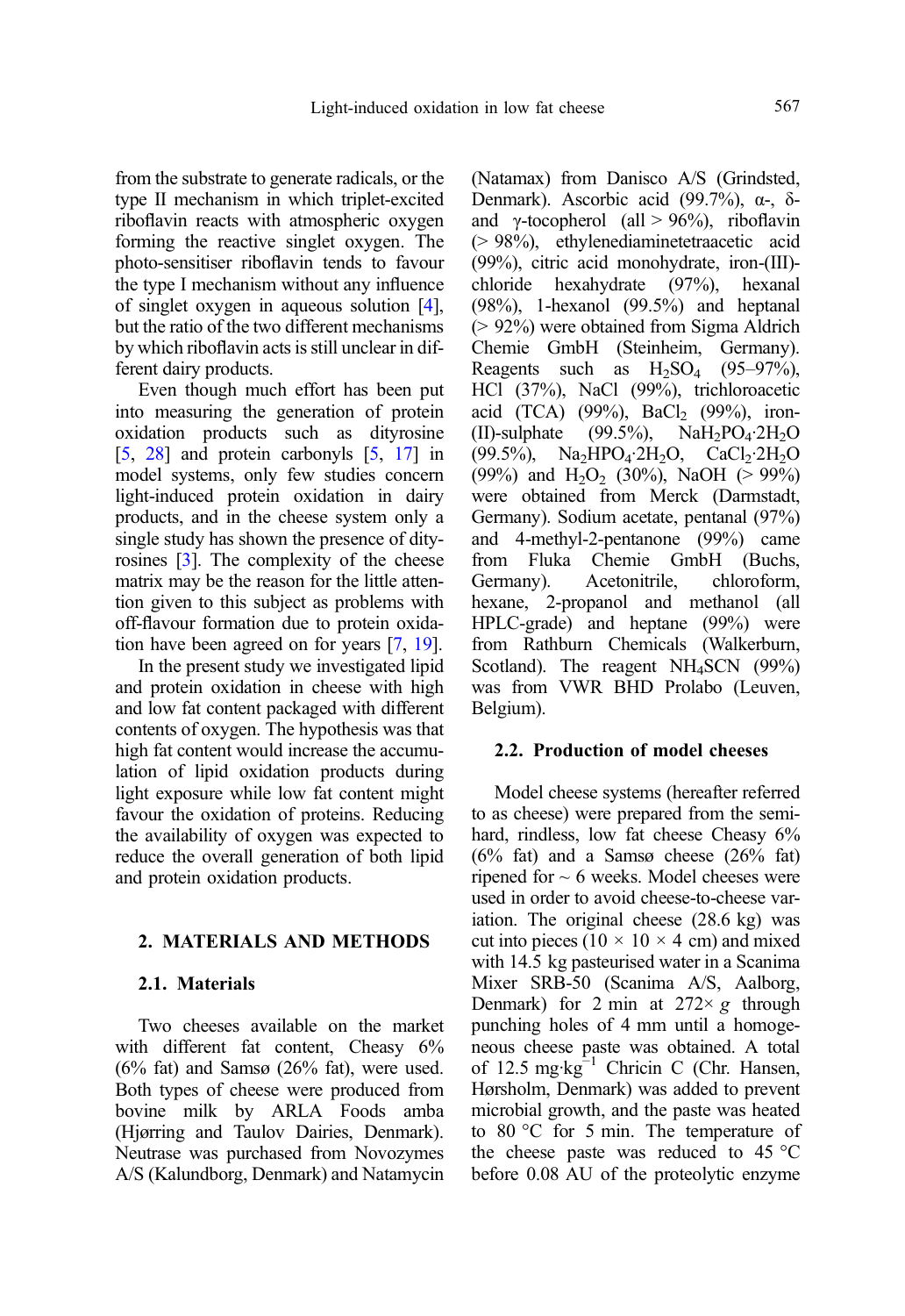Neutrase was added, and the paste was mixed for  $\sim$  5 min. The cheese paste was transferred to 1 kg sterile DUMA containers (Gerresheimer Vaerloese A/S, Værløse, Denmark) and cooled to 4 °C before being frozen at −20 °C. The final cheese paste produced from the low fat cheese contained 31.1% dry matter (d.m.) [\[11\]](#page-11-0), 5.4% fat  $\sim$  17.4% of d.m.) [[14\]](#page-11-0) and 21.0% protein  $\sim 67.5\%$  of d.m.) [\[12\]](#page-11-0), respectively, while the cheese paste produced from a 26% Samsø cheese contained 40.1% dry matter, 18.3% fat (~ 45.6% of d.m.) and 18.0% protein  $($   $\sim$  44.9% of d.m.). In both types of model cheese, the pH was 5.6, while the salt content  $[13]$  was 1.0% and 1.3% in high and low fat model cheeses, respectively. The water activity at 25 °C was 0.988 in the cheese with 18% fat content and 0.989 in the cheese with 5.4% fat when measured on an Aqualab model Series 3TE (Decagon Devices Inc., Pullman, USA). After thawing at  $4^{\circ}$ C, the cheese pastes were transferred into the lids (d. 9 mm) of sterile Petri dishes (Frisenette, Knebel, Denmark) with a depth of 5 mm, treated with 5  $g \hat{L}^{-1}$  natamycin and packed in vacuum or with air, respectively, in packing material consisting of a layer of 70 μm polyamide and 20 μm polyethylene (PM Pack Service, Horsens, Denmark).

# 2.3. Experimental design

The cheeses were stored in triplicate at 15 °C under fluorescent light (400– 600 nm) from a light source (TL-D 90 de Luxe Pro 18W/965 SLV, Philips, Frankfurt, Germany) as used in retail, with an intensity of 1800 lux measured at the surface of the cheeses. Control samples were stored in parallel. These control samples were wrapped in an aluminium foil to avoid light exposure. The samples were stored for 0, 1, 2, 3, 7, 14 and 21 days and analysed for lipid hydroperoxides, volatile compounds, dityrosine, riboflavin and vitamin E. The cheese

samples were homogenised before withdrawn to the different analyses.

# 2.4. Lipid hydroperoxides

One gram of cheese was dispersed in 5 mL of demineralised water and mixed by Ultraturrax for 45 s. The lipid hydroperoxides were extracted into 10 mL (1:1) methanol:chloroform mixture. The samples were mixed for 30 s on a whirlmixer and finally centrifuged for 10 min at  $1000 \times g$ . One millilitre of the chloroform phase was transferred into chloroform-cleaned glasses and mixed with 1 mL of iron II/thiocyanate mixture according to the IDF standard  $(74A:1991)$  modified by Østdal et al.  $[25]$  $[25]$ . Absorbance was measured at 500 nm with 700 nm used as background subtraction on an HP-8453 diode array spectrophotometer from Agilent Technologies (Palo Alto, USA), and quantification was performed according to external standards using a calibration curve made in the concentrations 0.5, 1.0, 2.5, 5.0, 7.5, 10.0 and 20.0  $\mu$ g·mL<sup>-1</sup> of iron (III). The samples were diluted properly to be within the range of the standard curve. Samples were analysed in triplicate.

# 2.5. Volatile compounds

The volatile compounds (pentanal, hexanal, heptanal and DMDS) were identified and quantified by GC-MS headspace analysis. One millilitre of deionised (18.2 M $\Omega$ ) filtered water  $(0.22 \mu m)$  plus 1 mL of internal standard  $(100 \text{ ng} \cdot \text{mL}^{-1})$  4-methyl-2pentanone) was transferred to a 12.5 mL vial containing 2 g of light-treated cheese and sealed with Teflon before incubation at 37 °C for 30 min. The headspace was analysed for volatile compounds using a Carboxen/PDMS SPME fibre with a film thickness of 30 μm from Supelco (Bellefonte, USA), which was incubated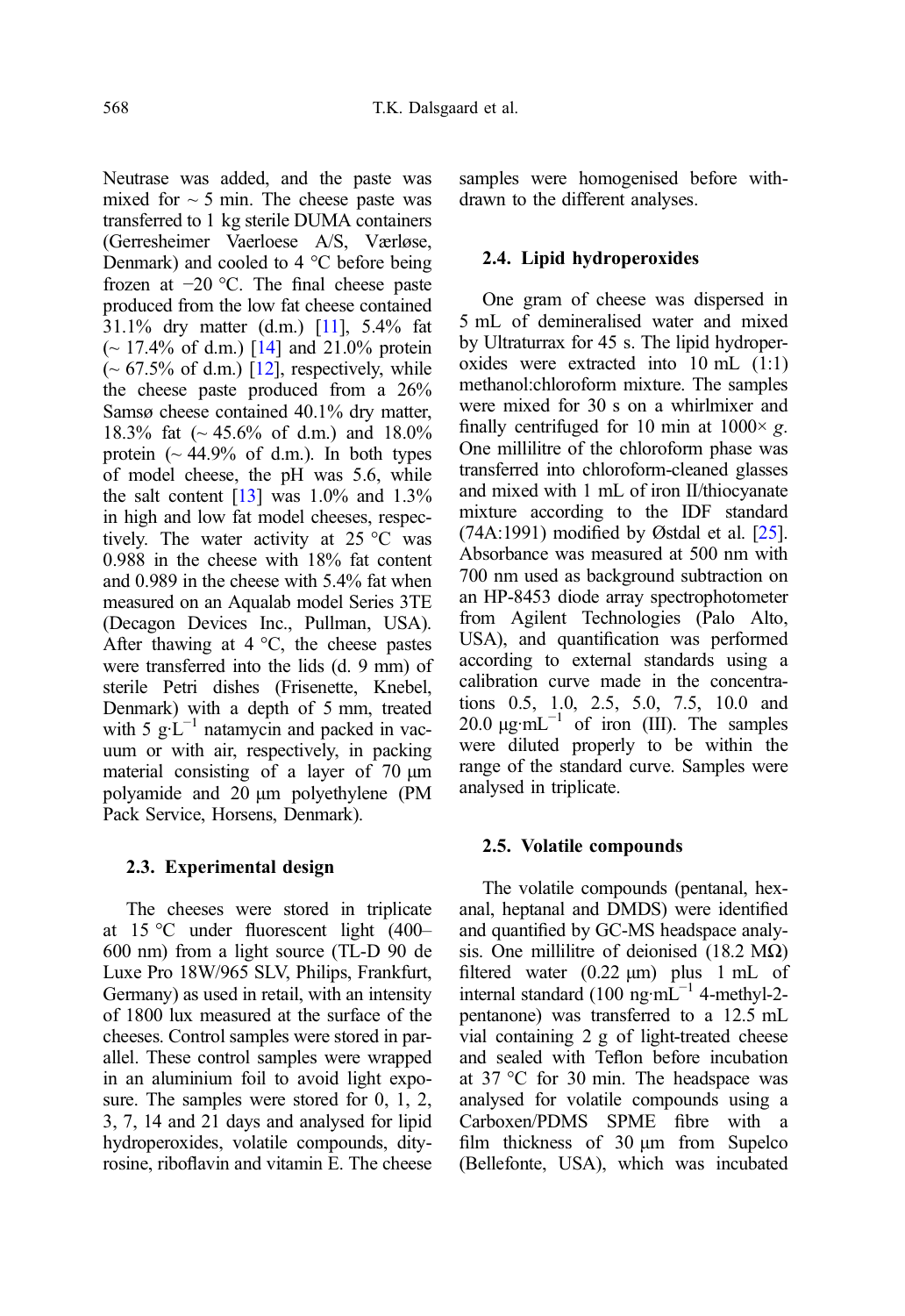| Compound    | Target ion | Qualifier ions |
|-------------|------------|----------------|
| Pentanal    | 58         | 57             |
| Hexanal     | 56         | 72/82          |
| 1-Hexanol   | 56         | 69/84          |
| Heptanal    | 70         | 55/81          |
| <b>DMDS</b> | 94         | 79/61          |

Table I. Target and qualifier ions used in the GC-MS measurements.

at 60 °C for 30 min in the headspace of each sample. Desorption of the sample from the fibre was performed into the inlet of a GC 154ON from Agilent Technologies (Waldbronn, Germany) equipped with a Zebron, ZB-5ht column from Phenomenex (Torrance, USA) coated with a nonmetal 5%-phenyl 95%-dimethylpolysiloxane phase with the dimensions: 0.25 mm i.d., 0.25 μm and 30 m. Helium was used as carrier gas with a constant flow rate of 1.2 mL·m<sup> $^{-1}$ </sup> in 100 N·m<sup>-2</sup>. The splitless injector was kept at 250 °C. An SPME injection sleeve liner from Supleco (Bellefonte, USA) with an inner diameter of 0.75 mm was applied. The column temperature was programmed to stay at  $40^{\circ}$ C for 4 min followed by an increase from 40 to 120 °C with a rate of 5  $^{\circ}$ C·min<sup>-1</sup>, a hold time of 5 min and a subsequent temperature gradient from 120 to 300 °C with a rate of 20 °C·min−<sup>1</sup> . Mass spectral analysis was performed in selected ion monitoring according to the ions determined by the use of a standard for each compound (Tab. I) on a quadrupole MSD 5975 (Agilent Technologies, Germany) with a quadrupole temperature of 150 °C and a fragmentation voltage of 70 eV. The ion source temperature was 230 °C, and the interface temperature was 280 °C. Quantification was performed relatively using external standard curves with concentrations of  $1-500$  ng·mL<sup>-1</sup> H<sub>2</sub>O of each compound to avoid day-to-day variation on individual compounds. Samples were measured in duplicate.

#### 2.6. Dityrosine

Dityrosine was measured in 1 g of cheese. The cheese was dispersed in 5 mL of demineralised (18.2 MΩ), filtered water (0.22 μm) and mixed on a whirlmixer for 45 s. Before the cheeses were frozen to −20 °C for later analysis, 1 mL of 1 mol·L<sup>-1</sup> NaCl in  $0.1 \text{ mol} \cdot L^{-1}$  H<sub>2</sub>SO<sub>4</sub> was added to the samples. Twelve millilitre of 2-propanol were added to the thawed samples, and they were subsequently mixed for 3 min before fat extraction was performed after addition of 9 mL of pentane. After another 3 min of mixing, the samples were centrifuged for 5 min at  $1000 \times g$ . The fat extraction was performed three times before the samples were dissolved in 4 mL of 50 mmol·L−<sup>1</sup> phosphate buffer and precipitated in 10% TCA and finally centrifuged for 10 min at 1000× g. The pel-<br>let was acid hydrolysed in 6 mol·L<sup>−1</sup> HCl overnight and measurements were performed according to Dalsgaard et al. [[5\]](#page-11-0) using reverse phase HPLC combined with fluorescence detection. External standard curve  $(0-2000 \text{ nmol} \cdot \text{mL}^{-1})$  of dityrosine was used for quantification and the samples were measured in triplicate.

# 2.7. Riboflavin

The cheese (1 g) was dispersed in 5 mL of demineralised (18.2 MΩ), filtered water  $(0.22 \mu m)$  and mixed for 30 s on a whirlmixer. Protein was precipitated in 10% TCA on ice for 10 min and subsequently centrifuged at  $1000 \times g$  for 10 min. Approximately 1 mL of the supernatant was filtered through a cellulose filter  $(0.45 \mu m)$  and transferred directly into brown-coloured vials to avoid further light exposure. The samples were injected onto a reverse phase column (Sorbax SB-C8 with the dimension  $4.6 \times 150$  mm, 5 μm from Agilent Technologies, USA). The riboflavin was quantified using fluorescence detection according to Silva et al. [[29\]](#page-12-0). Quantification was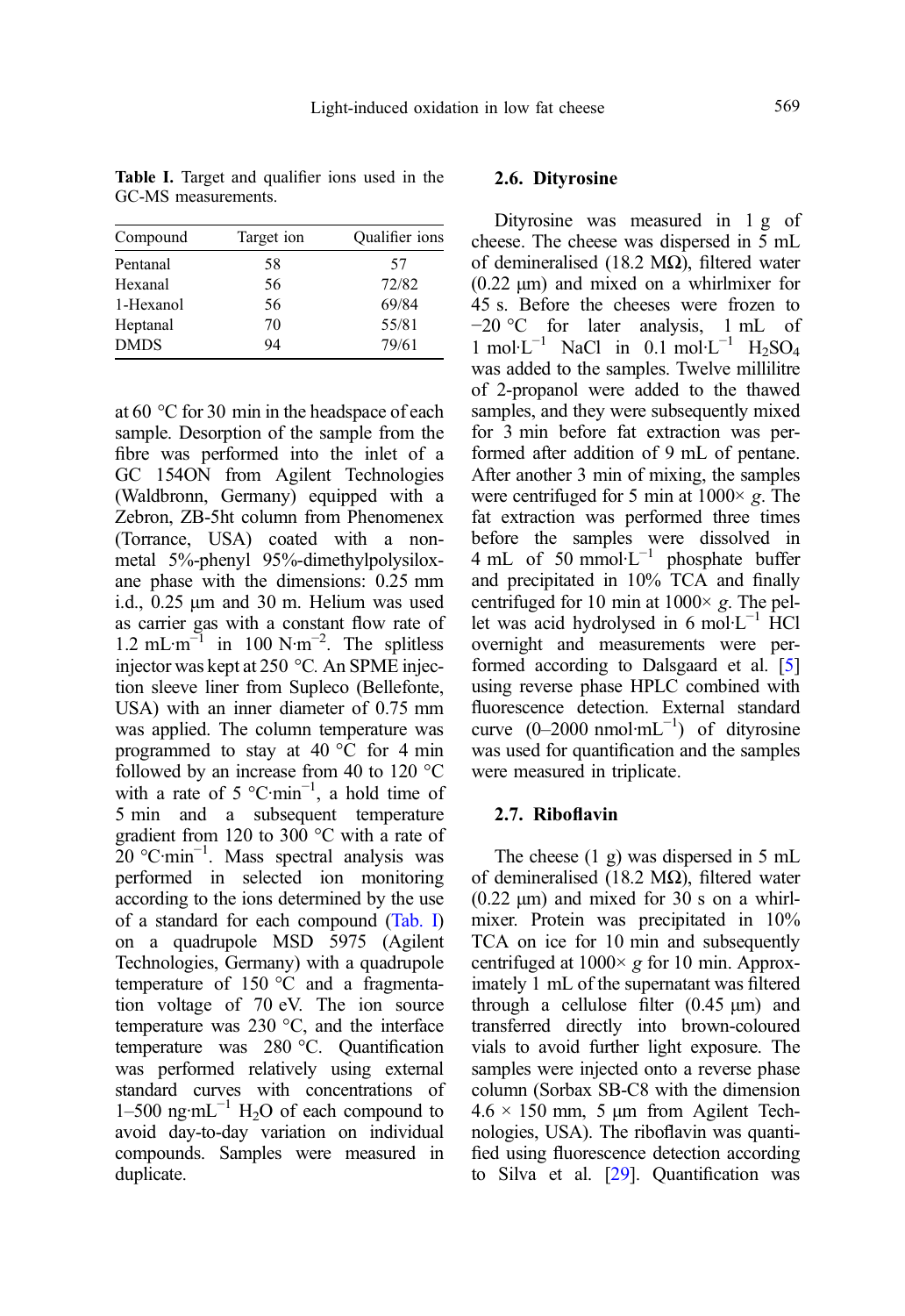performed using external riboflavin standards: 2.0, 1.5, 0.75, 0.5, 0.1, 0.05, 0.025, 0.01 and 0.005 μg·mL<sup>-1</sup> prepared from a  $100 \mu g \cdot mL^{-1}$  riboflavin stock solution in 0.02 mol·L−<sup>1</sup> NaOH. Samples were measured in triplicate.

#### 2.8. α-Tocopherol

The cheese (1 g) was dissolved in 1 mL of demineralised water mixed for 30 s and subsequently mixed for 10 min with 2 mL of ethanolic ascorbic acid (1%). A saturated potassium hydroxide solution (0.3 mL) was added and mixed for 10 s before incubation for 30 min at 70 °C. While incubated, the samples were shaken every 5 min. Subsequently, the samples were cooled on ice, and 1 mL of demineralised water and 3 mL of heptane were added and mixed for 1 min. The samples were centrifuged at 3 min at  $1700 \times g$ , and the upper phase was transferred into brown-coloured vials and injected onto a Hypersil Silica column  $(4.6 \times 200 \text{ mm}, 5 \text{ \mu m} \text{ from Thermo Fischer})$ Scientific Inc., Waltham, USA), and eluted from the column using mobile phases of 98% hexane and 2% 2-propanol. Fluorescence detection was performed using excitation and emission wavelengths of 295 and 330 nm, respectively. Quantification was performed using an external standard curve. Samples were measured in duplicate.

#### 2.9. Statistical analysis

Statistical analysis was performed using the Generalised Linear Models (GLM) procedure of SAS version 9.2 (SAS Institute Inc., Cary, USA). In order to obtain normality the data were transformed by the log(10) function. The LS-means were calculated and differences regarded as significant at minimum 95%-level  $(P < 0.05)$ . Differences were classified by the Ryan-Einot-Gabriel-Welsch (REGW) multiple range test (SAS Institute Inc., Cary, USA).

### 3. RESULTS

The amino acid and protein oxidation products dityrosine and DMDS were used as markers for protein oxidation, while lipid hydroperoxides, pentanal, hexanal and heptanal, were followed as markers for lipid oxidation. Riboflavin and vitamin E (α-tocopherol) were furthermore analysed in order to describe the loss of photo-sensitizer and a naturally occurring antioxidant.

The concentration of riboflavin was  $1.3 \pm 0.3 \mu g \cdot g^{-1}$  in low fat cheese and  $1.5 \pm 0.4 \, \mu g \cdot g^{-1}$  in the cheese with 18% fat at day zero before any photo-oxidation had occurred [\(Fig. 1A\)](#page-6-0). The level of riboflavin was significantly reduced  $(P < 0.0001)$ in both types of cheese already within the first day of exposure to fluorescent light and completely vanished within the first 2–3 days of light exposure, independent of the presence of oxygen. No significant difference  $(\alpha = 0.05)$  in the levels or in the degradation of riboflavin was measured between the cheeses. The generation of dityrosine mirrored the loss of riboflavin in cheeses packed in air, and this was reflected in a regression coefficient of −0.83 and −0.91 for cheeses packed in air with 5.4% and 18% fat, respectively. A plateau was reached within the first three days of light exposure with two different levels for each of the two types of cheeses. Thus, the dityrosine content was 4.51 and 12.36 nmol· $g^$ cheese in cheeses with 5.4% and 18% fat, respectively, at the 21st day of incubation when the cheeses were packed in air. The plateau levels reached at the third day of light exposure were significantly different  $(P < 0.001)$  between the low fat cheese and the cheese with 18% fat when they were packed in air  $(Fig. 1B)$  $(Fig. 1B)$ , while insignificant changes ( $\alpha = 0.05$ ) were seen in the level of dityrosine in the vacuum-packed cheeses.

The level of lipid hydroperoxides in the cheeses packed in air increased steadily for the whole period of incubation (21 days)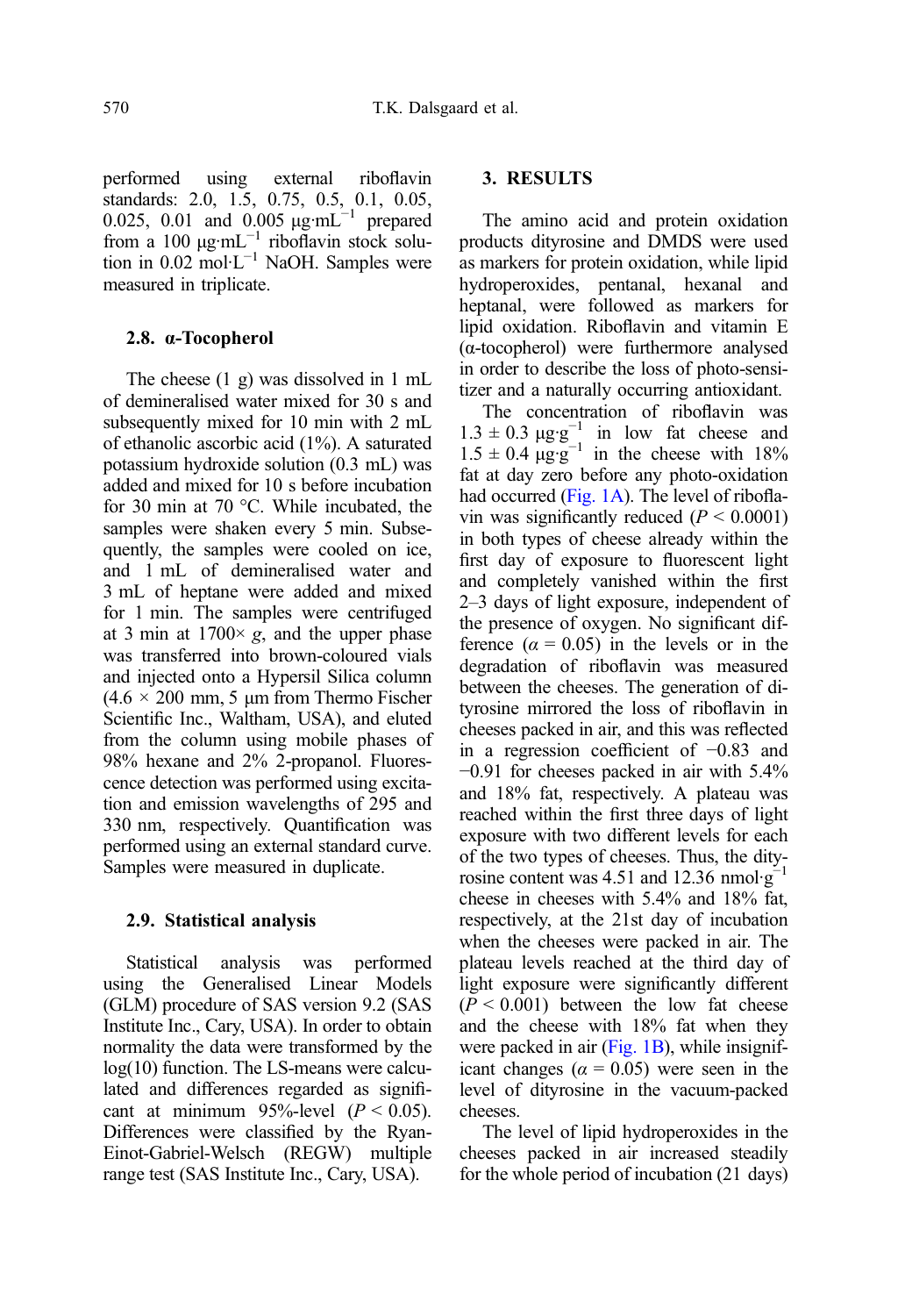<span id="page-6-0"></span>

Figure 1. Decrease of the naturally occurring photo-sensitiser riboflavin in low fat model cheese packed in atmospheric air  $(\circ)$  and in vacuum  $(\bullet)$  and in model cheese with 18% fat also packed in atmospheric air ( $\Delta$ ) and in vacuum ( $\blacktriangledown$ ) after illumination with fluorescent light for a period of 21 days (A) and accumulation of dityrosine (B), lipid hydroperoxides (C) and DMDS (D). Rel. Int.: calculated relatively to external standard curves (ng·mL<sup>-1</sup>). Bars indicate standard deviations of triplicate for riboflavin, dityrosine and lipid hydroperoxides and duplicate for DMDS. Small squares illustrate low fat cheese in atmospheric air  $(\circ)$  and in vacuum  $(\bullet)$  for the first seven days of light exposure.

up to 1.2 and 5.1  $\mu$ g·g<sup>-1</sup> cheese in cheeses with 5.4% and 18% fat, respectively, whereas the lipid hydroperoxide accumulation was insignificant ( $\alpha = 0.05$ ) for the first 14 days of incubation in the vacuumpacked low fat cheeses (Fig. 1C). Within the last 14 days of incubation (days 7–21), the level of lipid hydroperoxides in the vacuum-packed cheese with 18% fat indicated an increasing tendency, even though the increase found was insignificant  $(\alpha = 0.05)$ . The level of lipid hydroperoxides in the vacuum-packed cheese with 18% fat was significantly ( $P < 0.001$ ) lower (0.9  $\mu$ g·g<sup>-1</sup> cheese) than in the cheeses packed in air  $(5.1 \mu g \cdot g^{-1})$  after 21 days.

The accumulation of DMDS followed to a certain extent a similar pattern as the accumulation of lipid hydroperoxides in the cheese with  $18\%$  fat (Fig. 1D), even though the accumulation of DMDS in the cheese with 18% fat tended to be somewhat reduced over time when compared to the lipid hydroperoxide accumulation. In the low fat cheese the accumulation of DMDS was less significant, and a significant difference ( $P < 0.001$ ) was detected in the levels of generated DMDS between the two types of cheese as well as between the packaging conditions. For the last seven days of incubation (days 14–21), the accumulation of DMDS in the vacuum-packed 18% fat cheeses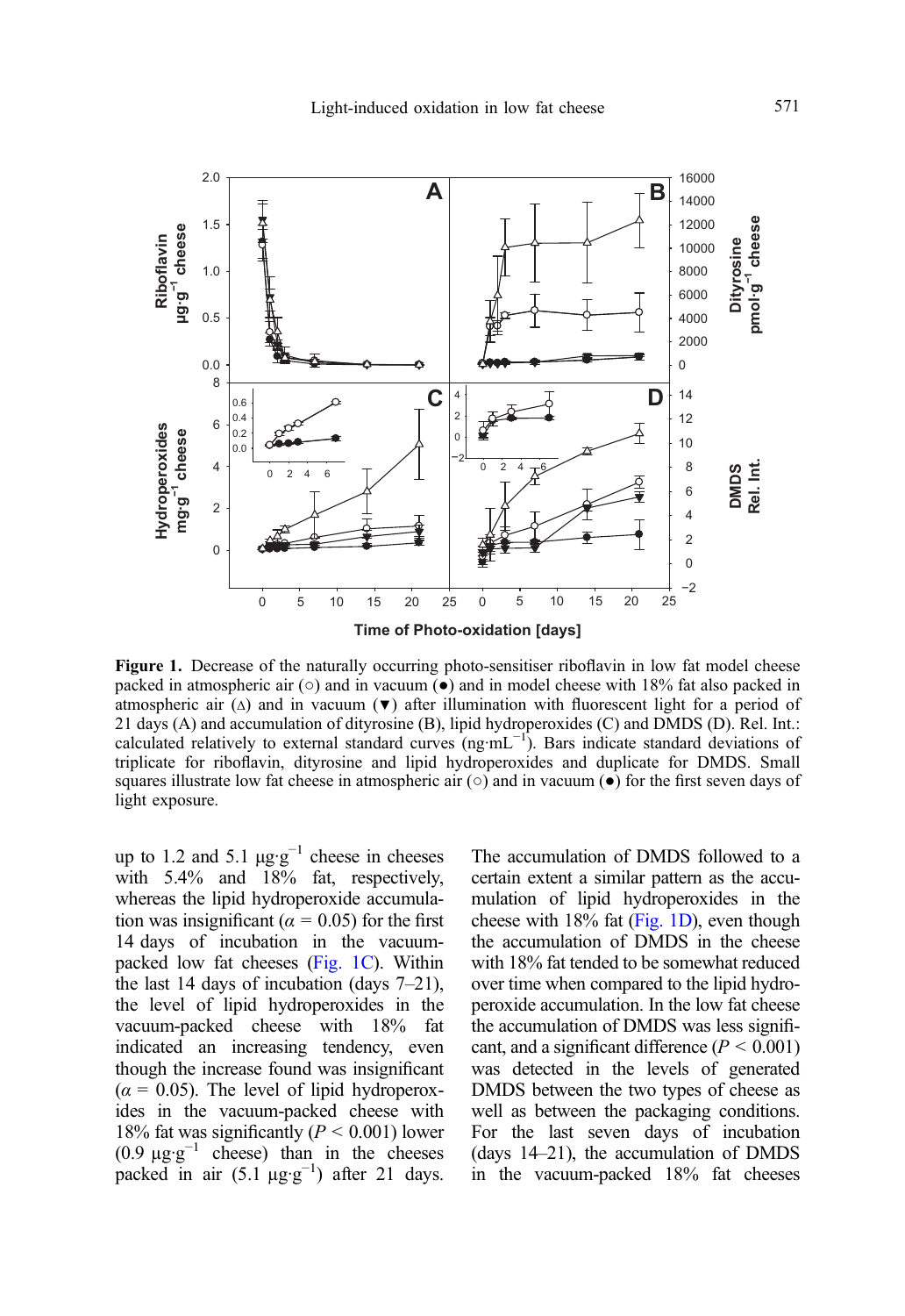showed a significant increase  $(P < 0.001)$ when compared to the vacuum-packed low fat cheese. The level in the vacuum-packed cheese with 18% fat was comparable to the level of DMDS observed in the low fat cheeses packed in air. Hence, both of the protein oxidation products (dityrosine and DMDS) seemed to be dependent on both fat content and content of oxygen in the packaging, even though the generation of DMDS was less dependent on the availability of air.

The increase in both lipid hydroperoxides continued long after the riboflavin had completely vanished indicating a continuous chain reaction. Chain-breaking antioxidants could avoid this mechanism, but consumption of chain-breaking antioxidants may have occurred upon illumination with light. Vitamin E was therefore measured in the two types of cheese. The only tocopherol present in the two types of cheese was α-tocopherol. The concentrations of α-tocopherol were 1.1 and 3.9  $\mu$ g·g<sup>-1</sup> cheese (data not shown) in cheese with 5.4% and 18% fat, respectively, which reflects the fat content in the two different types of cheese. Within the first seven days, the α-tocopherol content decreased rapidly in the low fat cheese packed in air, after which a stable level was reached ([Fig. 2A](#page-8-0)). The cheese with 18% fat packed in air showed a rapid decrease in α-tocopherol content as well for the first seven days of incubation, even though the relative decrease was not as rapid as for the low fat cheese packed in air. The loss of α-tocopherol continued for the whole period of incubation in the cheese with 18% fat, even though the decrease was relatively small after the third day of oxidation. The level of α-tocopherol in the cheese with 18% fat  $(0.8 \pm 0.1 \text{ µg} \cdot \text{g}^{-1})$  cheese at day 21) never reached the level measured in the low fat cheese  $(0.3 \pm 0.1 \mu g \cdot g^{-1})$ cheese at day 21). In the vacuum-packed cheeses, the content of α-tocopherol decreased more slowly within the first seven days of incubation when compared with the cheese packed in air, and the relative decrease in α-tocopherol was independent of cheese type.

The accumulation of the secondary lipid oxidation products hexanal and heptanal was dependent on time of light exposure, packaging condition and fat content ([Figs. 2B](#page-8-0) and [2C\)](#page-8-0). These two lipid oxidation products showed a lag phase for the first seven days of light exposure in the samples packed in air in both cheeses. After the seventh day of light exposure, the accumulation of hexanal and heptanal increased significantly  $(P < 0.0001)$ . The accumulation of another secondary lipid oxidation pentanal was dependent on time of light exposure, package condition as well as fat content ([Fig. 2D\)](#page-8-0), but did not follow the same pattern as the other two secondary lipid oxidation products, and no lag phase was observed for pentanal in the cheese with 18% fat.

# 4. DISCUSSION

The accumulation of lipid hydroperoxides indicates that there was no measurable lag phase, and that the generation of lipid hydroperoxides was initially formed from a direct reaction of singlet oxygen with the unsaturated lipids as stated by Havemose et al. [\[10\]](#page-11-0). As no lipid hydroperoxides were accumulated in the dark control samples, direct autoxidation seemed to be of no importance in the samples which agrees with the fact that singlet oxygen reacts  $\sim$  1450 times faster with unsaturated fatty acids compared to the reaction between triplet oxygen and unsaturated fatty acids [[9](#page-11-0), [26](#page-12-0)]. The accumulation of lipid hydroperoxides continued even after the riboflavin had degraded, and it is proposed that the oxidation process is a chain reaction or an alternative reason could be that other sensitisers e.g. chlorophylls [\[35\]](#page-12-0) with longer lifetime [\[32\]](#page-12-0) were involved in the generation of lipid hydroperoxides. Lipid hydroperoxide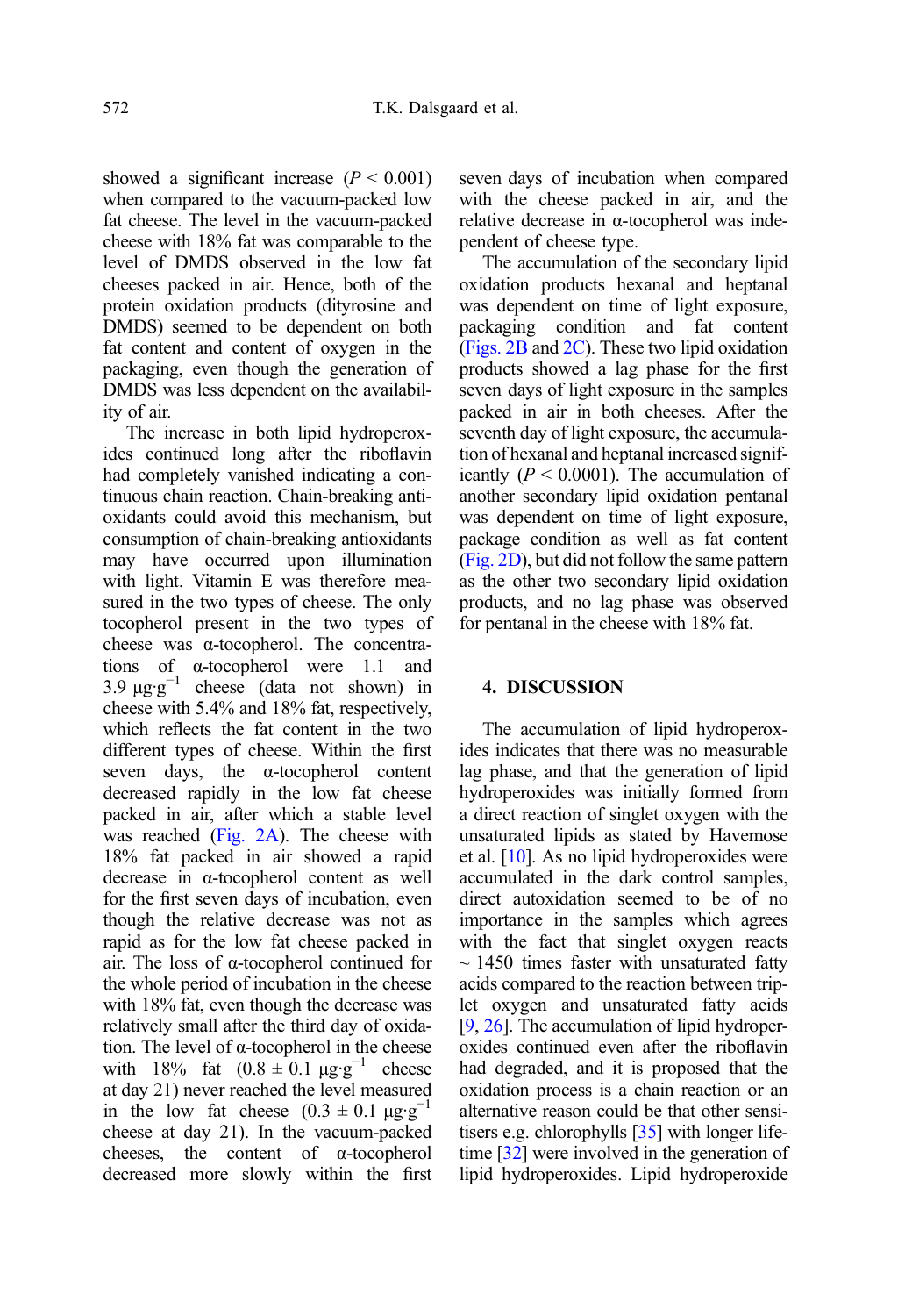<span id="page-8-0"></span>

Figure 2. Decrease of  $\alpha$ -tocopherol (A) in low fat model cheese packed in atmospheric air ( $\circ$ ) and in vacuum ( $\bullet$ ) and in model cheese with 18% fat also packed in atmospheric air ( $\Delta$ ) and in vacuum  $(\triangledown)$  after illumination with fluorescent light for a period of 21 days and accumulation of hexanal (B), heptanal (C) and pentanal (D). Rel. Int.: calculated relatively to external standard curves (ng·mL−<sup>1</sup> ) for hexanal, heptanal and pentanal. Rel. Int. for α-tocopherol: calculated relatively to the content of α-tocopherol at the beginning of the experiment. Bars indicate standard deviations of duplicates for all measurements. Small squares illustrate low fat cheese in atmospheric air  $(\circ)$ and in vacuum  $\left( \bullet \right)$  for the first seven days of light exposure.

generation did not show any dependence on the observed plateau in the generation of dityrosine or the complete loss of riboflavin. Therefore, the generation of tyrosyl radicals seems to be of no importance in the generation of lipid hydroperoxides, which has been seen elsewhere [\[27\]](#page-12-0). Hence, a singlet dependence mechanism (type II) [[9,](#page-11-0) [26](#page-12-0)] and a continuous chain reaction might be suggested to give rise to the generation of lipid hydroperoxides.

The formation of DMDS showed an accumulation similar to that of the lipid hydroperoxides in cheese with 18% fat, and it appeared to continue throughout the whole period of light exposure, indicating that a secondary event is responsible for the generation of these two oxidation products later in the light exposure period. Higher levels of lipid hydroperoxides were expected in the cheese with 18% fat compared to the levels in the low fat cheese, but the higher levels of the protein oxidation product DMDS, which were observed in the cheese with 18% fat, were rather unexpected. The higher level of DMDS may reflect that a singlet oxygen-mediated reaction is preferred in a system with a higher fat content due to the higher solubility of For the light considered in the light considered in the light of the light of the light consideration of the light consider the light consideration of the light consider the light consider the light consider the denoted in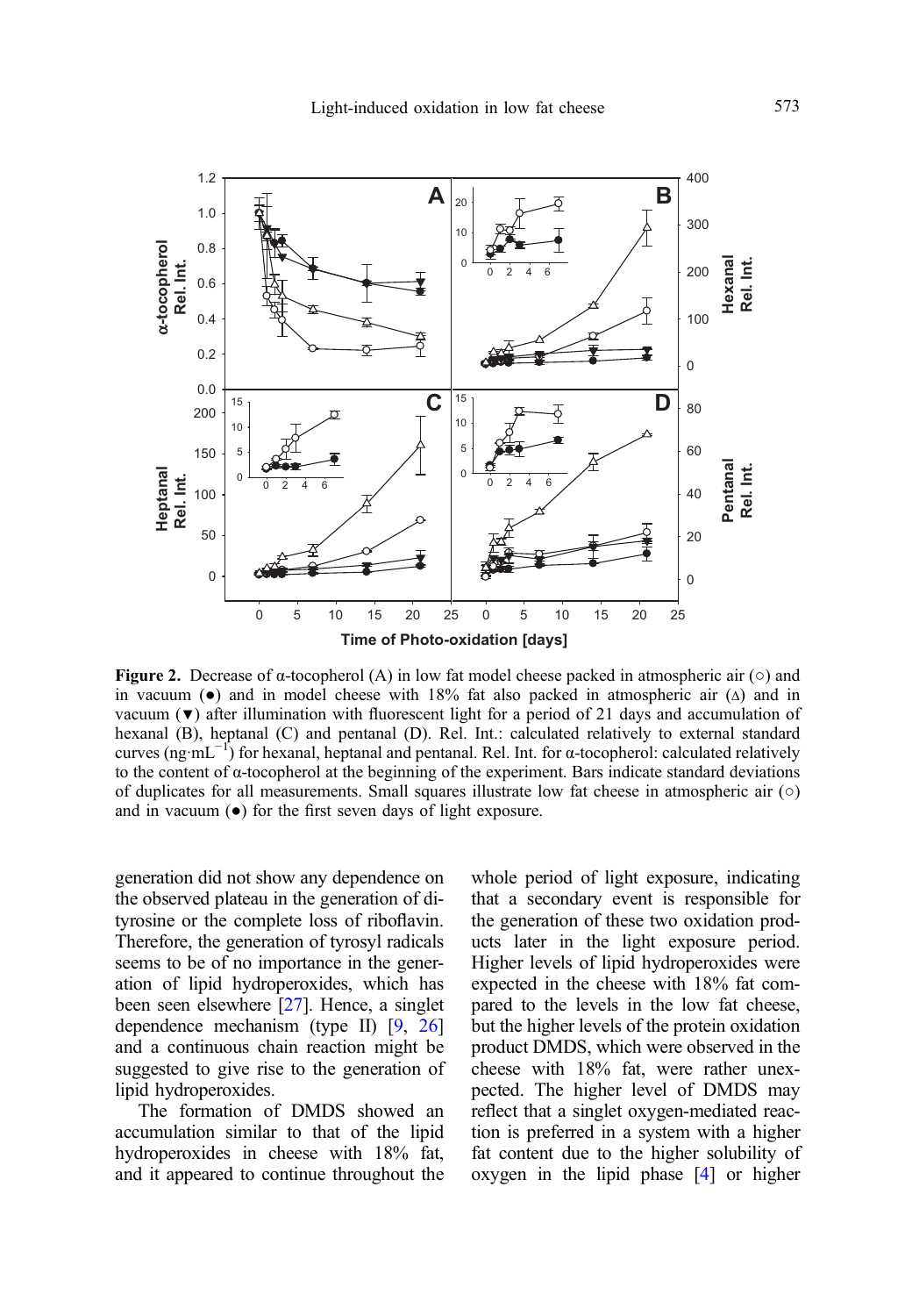content of lipid-soluble photo-sensitisers in the cheese with the highest fat content. The generation of DMDS in the cheese with 18% fat seemed to be somewhat reduced over time. Such a reduction in the generation was not observed in the low fat cheese stored in air. A higher consumption of oxygen in the high fat cheese due to a much higher formation of lipid hydroperoxides may result in a lower rate of generation of DMDS later in the study, but a mixed reaction mechanism involving both type I and type II mechanisms may be an alternative explanation for the lower rate. The content of oxygen was of less importance for the generation of DMDS than for the accumulation of the other measured oxidation products. Therefore we suggest that the generation of DMDS is not solely due to singlet oxidation as reported elsewhere  $[15, 30]$  $[15, 30]$  $[15, 30]$ , but is also caused by a reaction with other reactive species. However, independently of the mechanism involved in the accumulation of the different oxidation products shown in the present study, it is clearly demonstrated by accumulation of DMDS in vacuum-packed cheeses that reducing the content of oxygen may not prevent the off-flavour formation caused by protein oxidation.

The level of hexanal and heptanal indicated a lag phase within the first 3–7 days of light exposure, after which the accumulation increased rapidly. The lag phase corresponds very well to the period of time, where the content of  $\alpha$ -tocopherol, which was used as marker for naturally occurring antioxidants, had reached a more or less constant level in the photo-oxidised cheeses. These findings indicate that consumption of naturally occurring antioxidants has a large effect on the generation of secondary lipid oxidation products. However, accumulation of lipid hydroperoxides did not show any dependence on the relatively quick consumption of α-tocopherol within the first 3–7 days of light exposure, indicating that singlet quenching by  $\alpha$ -tocopherol, and maybe also other naturally occurring antioxidants, was marginal. This is in contrast to the finding by Fragata and Bellemare [[8](#page-11-0)] and Yang et al. [\[37\]](#page-12-0) who showed α-tocopherol to be an efficient singlet oxygen quencher. On the other hand, it is well known that  $\alpha$ -tocopherol is a chain-breaking antioxidant  $[16]$ . This agrees with the results obtained in the present study where the accumulation of secondary lipid oxidation was shown dependent on the presence of α-tocopherol. The loss of α-tocopherol observed in the present study upon illumination is in agreement with the findings of Havemose et al. [[10](#page-11-0)] who also observed a decrease of α-tocopherol in milk upon exposure to light.

The accumulation of the third secondary oxidation product pentanal did not show any lag phase, and so this lipid oxidation product did not seem to have the same dependence on the loss of naturally occurring antioxidants as the other three secondary lipid oxidation products. Pentanal showed an accumulation pattern similar to the one observed for lipid hydroperoxides, indicating that the pathway by which pentanal is produced may be different from the one observed for hexanal and heptanal as suggested elsewhere [\[22\]](#page-11-0). A direct interaction with triplet-excited riboflavin through a type I mechanism as suggested by Lee [[21](#page-11-0)] may explain the difference observed for the accumulation of pentanal when compared to the accumulation of hexanal and heptanal instead of a singlet-mediated reaction which is partly responsible for the generation of hexanal [[22](#page-11-0), [36\]](#page-12-0).

The generation of dityrosine mirrored the loss of riboflavin for cheeses packed in air, and a plateau was reached within the first three days of illumination with fluorescent light. Similar results have been seen previously in aqueous model systems [\[5](#page-11-0)], indicating that the regeneration of riboflavin as suggested by Skibsted [[30\]](#page-12-0) is not an ongoing process, or that the bleaching of riboflavin is much faster than the rate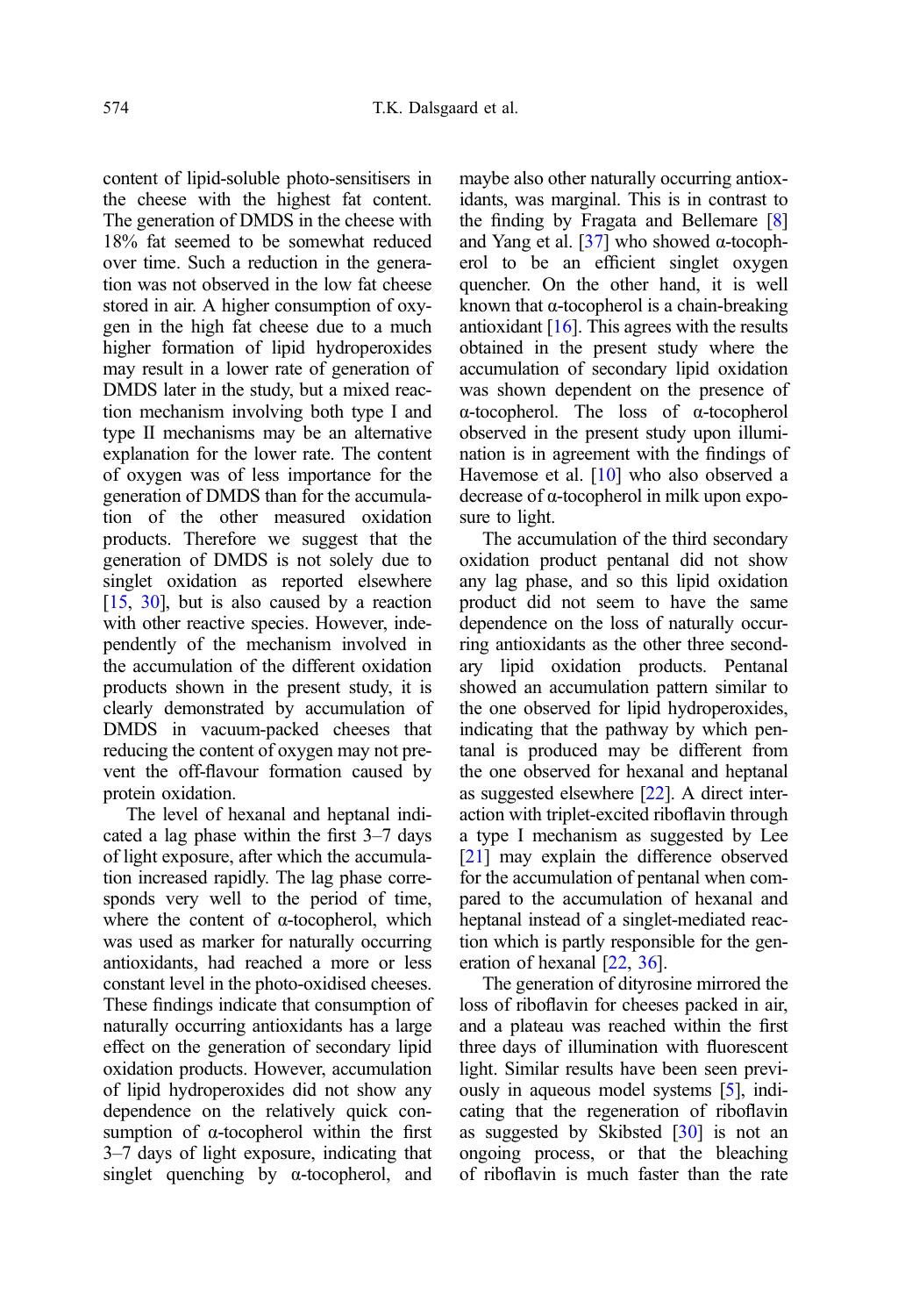of regeneration, hence suggesting incapability to preserve the concentration of riboflavin. Riboflavin has previously been shown to be able to generate  $10^3 - 10^5$  molecules of singlet oxygen before becoming inactive [[20](#page-11-0)]. The direct dependence on riboflavin indicated an interaction between triplet riboflavin and tyrosine, which is consistent with dityrosine being formed through a type I mechanism [\[28\]](#page-12-0). However, the dityrosine formation was approximately threefold higher in the cheeses with 18% fat compared to low fat cheese, and this relation is supposed to reflect the difference in fat content as the amount of protein was similar in the two cheese types. The generation of dityrosine therefore seemed to be dependent on the fat content. Dityrosine has been suggested to be formed through radical reaction with lipid hydroperoxides [[18](#page-11-0), [27\]](#page-12-0), and therefore one suggestion could be that interaction between lipid free radicals and tyrosine residues is responsible for the higher content of dityrosine found in the cheese with the high fat content. This supports the idea of milk proteins acting as antioxidants as reported elsewhere [\[6,](#page-11-0) [31](#page-12-0)], and the mechanism behind it may be scavenging of free lipid radicals. Alternatively the higher content of dityrosine in the cheese with high fat content could reflect more fat-soluble photo-sensitisers as found by Wold et al. [\[32\]](#page-12-0). The fat-soluble photosensitisers detected in various dairy products [[33](#page-12-0), [35\]](#page-12-0), e.g. chlorophyll a and protoporphyrin, have been identified to contribute to the singlet oxygen-mediated type II mechanism and only 20% of the chlorophyll a activity could be attributed to other mechanisms (type I or direct autoxidation) [[26](#page-12-0)]. The same study showed that protoporphyrin only had type II activity  $[26]$  $[26]$  $[26]$ . Dityrosine is known to be generated by the type I mechanism [[28](#page-12-0)]; therefore, the scavenging effect of tyrosine on free lipid radicals seemed to be the most likely reason for the higher content of dityrosine in the cheese with 18% fat when compared to the low fat cheese. The plateau observed in the generation of dityrosine after the third day of light exposure was, however, not seen for the lipid hydroperoxides; but when the proteins have formed cross-linkages to a certain extent, it is hypothesised that they got locked in a certain position, even though there may have been generated more tyrosyl radicals in the proteins later on in the experiment. These radicals cannot get in contact and form cross-links with each other.

#### 5. CONCLUSION

The study illustrated that lipid and protein oxidation in complex matrices such as cheese is a rather complicated process. Protein oxidation correlated to the concentration of lipids in the cheeses, and interaction between the lipid radicals and proteins seemed to be decisive for the generation of dityrosine, whereas the influence of lipid radicals on the generation of the other protein oxidation product called DMDS seemed more ambiguous. The content of α-tocopherol did not affect any of the measured protein oxidation products (dityrosine and DMDS), but had an effect on the secondary lipid oxidation products (hexanal and heptanal). The contents of protein (dityrosine and DMDS) and lipid (lipid hydroperoxides, pentanal, hexanal and heptanal) oxidation products were significantly reduced in vacuum-packed cheeses compared to cheeses packed in air. Even though the generation of DMDS was reduced in vacuum-packed cheese when compared to cheeses packed in air, this study demonstrates that these protein oxidation products are formed in vacuum-packed cheese.

Acknowledgement: Heidi Taulborg Jørgensen is thanked for her skilful assistance in the pilot plant producing the model cheeses. The Danish Dairy Research Foundation and the Innovation Law under the auspices of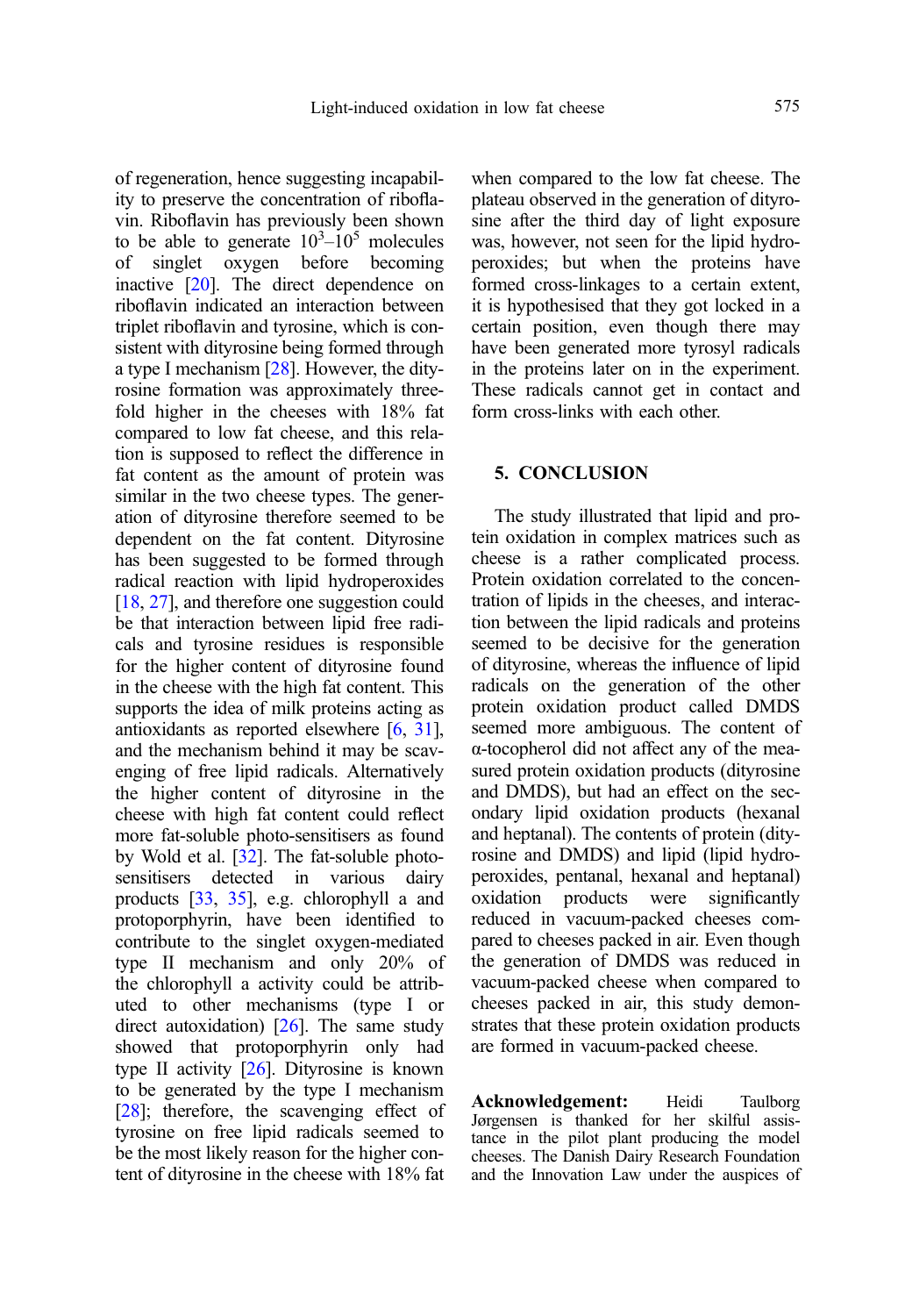<span id="page-11-0"></span>the Ministry of Food, Agriculture and Fisheries, Denmark are thanked for financing the study.

#### REFERENCES

- [1] Allen C., Parks O.W., Evidence for methional in skim milk exposed to sunlight, J. Dairy Sci. 58 (1975) 1609–1611.
- [2] Andersen L.T., Lund M.N., Glyager R., Jensen S.B., Mortensen G., Skibsted L.H., Light-induced deterioration of reduced-fat cream cheese. Relative importance of protein and lipid oxidation, Milchwissenschaft 61 (2006) 162–165.
- [3] Balestrieri M., Spagnuolo M.S., Cigliano L., Storti G., Ferrara L., Abrescia P., Fedele E., Evaluation of oxidative damage in mozzarella cheese produced from bovine or water buffalo milk, Food Chem. 77 (2002) 293– 299.
- [4] Bradley D.G., Min D.B., Singlet oxygen oxidation of foods, Crit Rev. Food Sci. Nutr. 31 (1992) 211–236.
- [5] Dalsgaard T.K., Otzen D., Nielsen J.H., Larsen L.B., Changes in structures of milk proteins upon photo-oxidation, J. Agric. Food Chem. 55 (2007) 10968–10976.
- [6] Diaz M., Dunn C.M., McClements D.J., Decker E.A., Use of caseinophosphopeptides as natural antioxidants in oil-in-water emulsions, J. Agric. Food Chem. 51 (2003) 2365–2370.
- [7] Dimick P.S., Kilara A., Photo-oxidative changes in milk-proteins and amino-acids, Milchwissenchaft 35 (1983) 289–299.
- [8] Fragata M., Bellemare F., Model of singlet oxygen scavenging by alpha-tocopherol in biomembranes, Chem. Phys. Lipids 27 (1980) 93–99.
- [9] Frankel E.N., Chemistry of free radical and singlet oxidation of lipids, Prog. Lipid Res. 23 (1984) 197–221.
- [10] Havemose M.S., Weisbjerg M.R., Bredie W.L.P., Nielsen J.H., The influence of feeding different types of roughage on the oxidative stability of milk, Int. Dairy J. 14 (2004) 563–570.
- [11] IDF, Standard 4A, Cheese and processed cheeese, determination of the total solids content (reference method), Int. Dairy Fed., Brussels, Belgium, 1982.
- [12] IDF, Standard 20A, Milk, determination of nitrogen content (Kjeldahl method) and calculation of crude protein content, Int. Dairy Fed., Brussels, Belgium, 1986.
- [13] IDF, Standard 88A, Cheese and processed cheese products determination of chloride content potentiometric titration method, Int. Dairy Fed., Brussels, Belgium, 1988.
- [14] IDF, Standard 152A, Milk and milk products, determination of fat content, general guidance on the use of butyrometric methods, Int. Dairy Fed., Brussels, Belgium, 1997.
- [15] Jung M.Y., Yoon S.H., Lee H.O., Min D.B., Singlet oxygen and ascorbic acid effects on dimethyl disulfide and off-flavor in skim milk exposed to light, J. Food Sci. 63 (1998) 408–412.
- [16] Kaiser S., Di Mascio P., Murphy M.E., Sies H., Physical and chemical scavenging of singlet molecular-oxygen by tocopherols, Arch. Biochem. Biophys. 277 (1990) 101–108.
- [17] Kanner J.D., Fennema O., Photooxidation of tryptophan in the presence of riboflavin, J. Agric. Food Chem. 35 (1987) 71–76.
- [18] Kikugawa K., Kato T., Hayasaka A., Formation of dityrosine and other fluorescent amino-acids by reaction of amino-acids with lipid hydroperoxides, Lipids 26 (1991) 922–929.
- [19] Kim Y.D., Morr C.V., Dynamic headspace analysis of light activated flavor in milk, Int. Dairy J. 6 (1996) 185–193.
- [20] Kochevar I.E., Edmond R.W., Photosensitized production of singlet oxygen, in: Packer L. (Ed.), Singlet Oxygen, UV-A and Ozone, Methods in Enzymology, Academic Press, London, UK, 2000, pp. 20–28.
- [21] Lee H.H., Photooxidation and photosensitized oxidation of linoleic acid, milk and lard, Ph.D. Thesis, Tje Ohio State University, Columbus, USA, 2002.
- [22] Lee J.H., Min D.B., Changes of headspace volatiles in milk with riboflavin photosensitization, J. Food Sci. 74 (2009) C563–C568.
- [23] Mortensen G., Sørensen J., Stapefeldt H., Effect of light and oxygen transmission characteristics of packaging materials on photo-oxidative quality changes in semihard Havarti cheeses, Packaging Tech. Sci. 15 (2002) 121–127.
- [24] Mortensen G., Sørensen J., Stapelfeldt H., Effect of modified atmosphere packaging